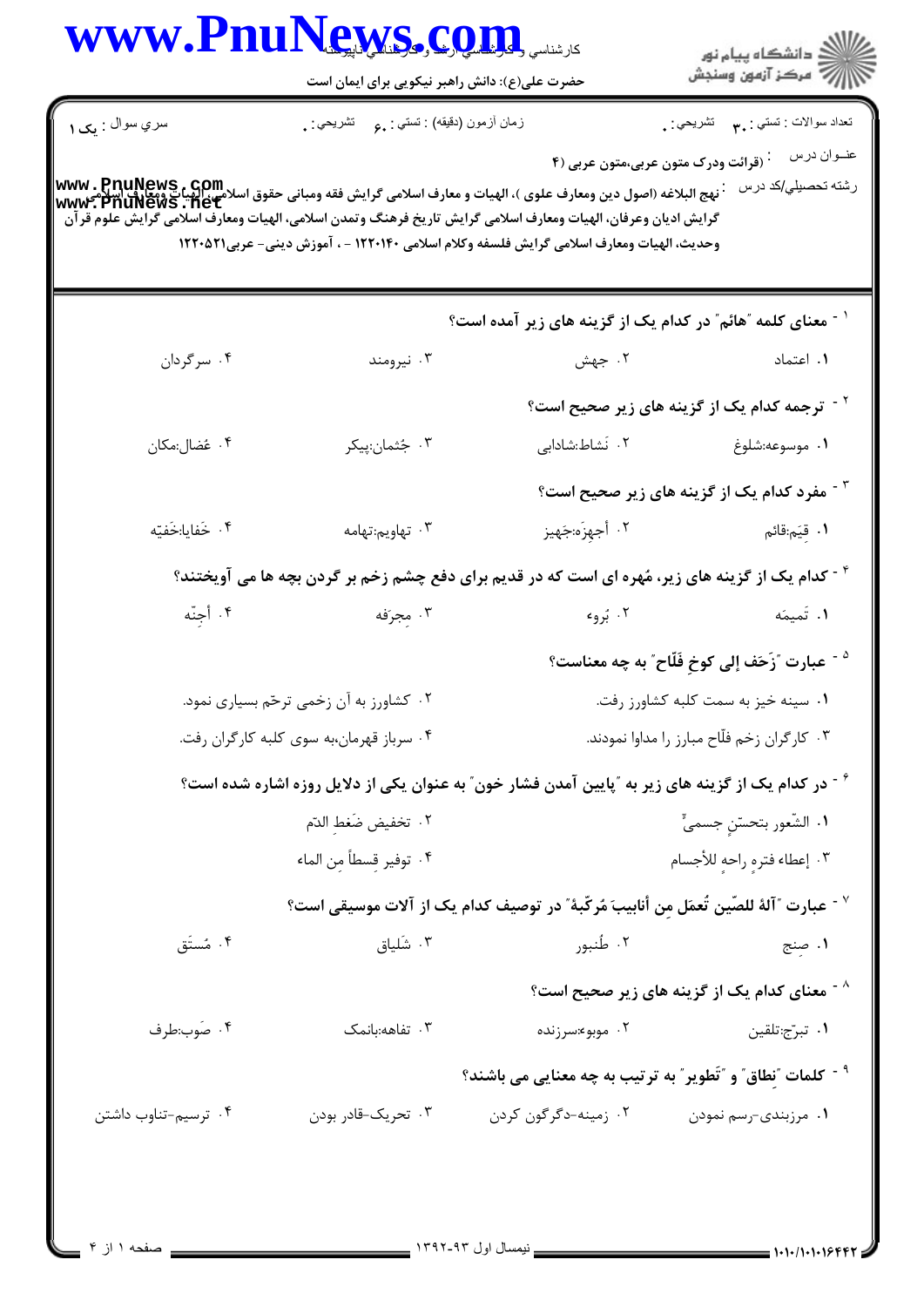|                 | حضرت علی(ع): دانش راهبر نیکویی برای ایمان است                                                                                                                                                                                                                                                                                                                            |                                                                                                   | ڪ دانشڪاه پيام نور<br><mark>ر</mark> ⊽ مرڪز آزمون وسنڊش |
|-----------------|--------------------------------------------------------------------------------------------------------------------------------------------------------------------------------------------------------------------------------------------------------------------------------------------------------------------------------------------------------------------------|---------------------------------------------------------------------------------------------------|---------------------------------------------------------|
| سري سوال : ۱ يک | زمان أزمون (دقيقه) : تستي : <sub>م</sub> و     تشريحي : .                                                                                                                                                                                                                                                                                                                |                                                                                                   | تعداد سوالات : تستي : پم       تشريحي : .               |
|                 | www , PnuNews , Gom<br>نهج البلاغه (اصول دين ومعارف علوى )، الهيات و معارف اسلامى گرايش فقه ومبانى حقوق اسلاط المع الله عليه الله عل<br>www , PnuNews , het<br>گرایش ادیان وعرفان، الهیات ومعارف اسلامی گرایش تاریخ فرهنگ وتمدن اسلامی، الهیات ومعارف اسلامی گرایش علوم قرآن<br>وحديث، الهيات ومعارف اسلامي گرايش فلسفه وكلام اسلامي ١٢٢٠١۴٠ - ، آموزش ديني- عربي١٢٢٠٥٢١ | قرائت ودرک متون عربی،متون عربی (۴)                                                                | عنــوان درس<br>رشته تحصيلي/كد درس                       |
|                 | <sup>۱۰ -</sup> پیامبر اکرم(ص) در خطبه روز فتح مکه، چه چیزهایی را از قرار گرفتن زیر دو پایش(یعنی بی ارزش بودن) استثنا نمود؟                                                                                                                                                                                                                                              |                                                                                                   |                                                         |
|                 | ٢. نخوة الجاهليّة و خَلقُ الإنسان                                                                                                                                                                                                                                                                                                                                        |                                                                                                   | ٠١ سَدانهٔ البيت و سقايهٔ الحاجّ                        |
|                 | ۴. وحدة الأحزاب و تبرّج الجاهلية                                                                                                                                                                                                                                                                                                                                         |                                                                                                   | ٣. تَعَظّم الشّعوب و سِقايَهٔ الحاجّ                    |
|                 | `` -كدام يك از كلمات عبارت "أنّ البحثَ الحُرّ هُوَ أنبلُ وسيلهٍ تُعتَمدُ لتقييم الآثار"، به معناى "ارزش دادن و بها دادن" مى باشد؟                                                                                                                                                                                                                                        |                                                                                                   |                                                         |
| ۰۴ البحث        | ۰۳ الحرّ                                                                                                                                                                                                                                                                                                                                                                 | ٠٢ أنبل                                                                                           | ۰۱ تقییم                                                |
|                 |                                                                                                                                                                                                                                                                                                                                                                          | <sup>۱۲ -</sup> در کدام یک از گزینه های زیر، معادل عربی آذوب کردن ّ آمده است؟                     |                                                         |
| ۰۴ تلويث        | ۰۳ دعامه                                                                                                                                                                                                                                                                                                                                                                 | ٢. صَهر                                                                                           | ۱. تَدَهوُ <sub>ر</sub>                                 |
|                 |                                                                                                                                                                                                                                                                                                                                                                          | <sup>١٣ -</sup> "كشف القِناع" در عبارت "أنّ التفسيرَ هُوَ كشفُ القِناعِ كَما قُلنا" به چه معناست؟ |                                                         |
| ۰۴ تحقیق کردن   | ۰۳ آگاه شدن                                                                                                                                                                                                                                                                                                                                                              | ۰۲ آشکار کردن                                                                                     | <mark>۱</mark> . نهی کننده                              |
|                 |                                                                                                                                                                                                                                                                                                                                                                          | <sup>۱۴ -</sup> کدام یک از گزینه های زیر به معنای "گمراهان" می باشد؟                              |                                                         |
| ۰۴ ضُلَّال      | ۰۳ ذُلال                                                                                                                                                                                                                                                                                                                                                                 | ۰۲ زُلال                                                                                          | ۰۱ ظلّال                                                |
|                 |                                                                                                                                                                                                                                                                                                                                                                          | <sup>۱۵ -</sup> واژگان ″حمّاره القیظ″ و ″صبّاره القرّ″ به ترتیب به چه معنایی می باشند؟            |                                                         |
|                 | ۰۲ باران سخت-سختی گرما                                                                                                                                                                                                                                                                                                                                                   |                                                                                                   | ۰۱ سرمای شدید-شدت حرارت                                 |
|                 | ۰۴ نسیم تابستان-سرمای زمستان                                                                                                                                                                                                                                                                                                                                             |                                                                                                   | ۰۳ سختی گرما-سرمای شدید                                 |
|                 | <sup>16 -</sup> "ريح"، در عبارت "ذَهَبت ريحُكُم و تَعوّضت القلوبُ مِن رُعبها منكُم الجرأهَ عليكم"، كنايه از چيست؟                                                                                                                                                                                                                                                        |                                                                                                   |                                                         |
| ۰۴ ترس          | ۰۳ فرومايه                                                                                                                                                                                                                                                                                                                                                               | ۰۲ هیبت                                                                                           | ۰۱. باد                                                 |
|                 |                                                                                                                                                                                                                                                                                                                                                                          | $^{\circ}$ لا - کدام یک از گزینه های زیر از ملحقات جمع مذکر سالم می باشد $^{\circ}$               |                                                         |
| ۰۴ أثنى         | ۰۳ استئثار                                                                                                                                                                                                                                                                                                                                                               | ۰۲ أهلون                                                                                          | ۰۱ عُدوان                                               |
|                 | <sup>۱۸ -</sup> در بيت  ّواهاً عَلى هاتيكُمُ اللّيالي     واهاً عَلى ساعاتها الغَوالي ّ، كدام كلمه بر اشاره دلالت دارد؟                                                                                                                                                                                                                                                  |                                                                                                   |                                                         |
|                 |                                                                                                                                                                                                                                                                                                                                                                          |                                                                                                   |                                                         |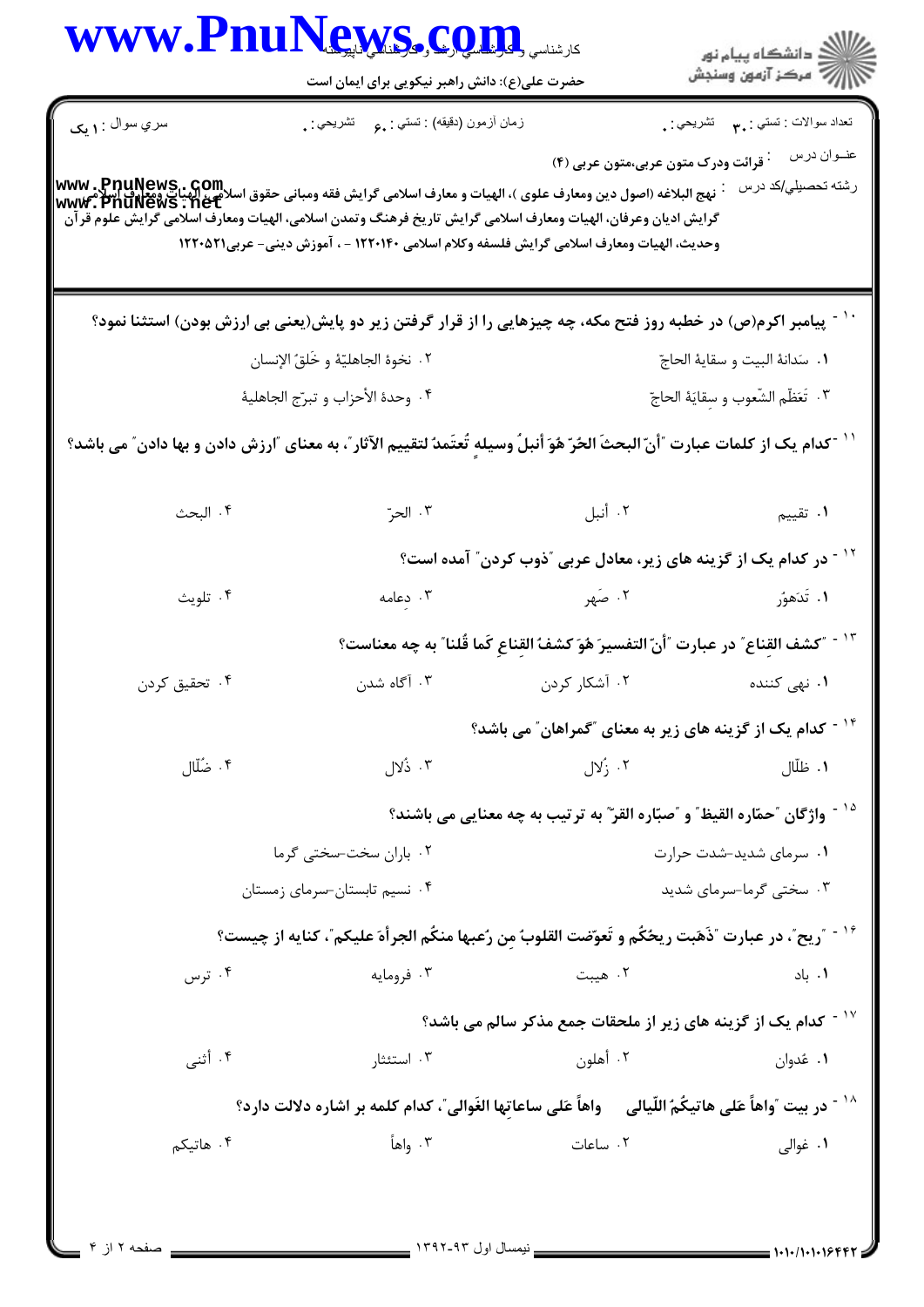|                        | حضرت علی(ع): دانش راهبر نیکویی برای ایمان است                                                                                                                                                             |                                                                                                | <br>   <br>   > مرکز آزمون وسنجش                                                                     |
|------------------------|-----------------------------------------------------------------------------------------------------------------------------------------------------------------------------------------------------------|------------------------------------------------------------------------------------------------|------------------------------------------------------------------------------------------------------|
|                        |                                                                                                                                                                                                           |                                                                                                |                                                                                                      |
| سري سوال : <b>۱ يک</b> | زمان أزمون (دقيقه) : تستي : , و     تشريحي : .                                                                                                                                                            |                                                                                                | تعداد سوالات : تستي : پم       تشريحي : <sub>.</sub>                                                 |
|                        |                                                                                                                                                                                                           | <sup>:</sup> قرائت ودرک متون عربی،متون عربی (۴)                                                | عنــوان درس                                                                                          |
|                        |                                                                                                                                                                                                           |                                                                                                | رشته تحصيل <i>ي </i> كد درس                                                                          |
|                        | گرایش ادیان وعرفان، الهیات ومعارف اسلامی گرایش تاریخ فرهنگ وتمدن اسلامی، الهیات ومعارف اسلامی گرایش علوم قرآن<br>وحديث، الهيات ومعارف اسلامي گرايش فلسفه وكلام اسلامي ١٢٢٠١۴٠ - ، آموزش ديني- عربي١٢٢٠٥٢١ |                                                                                                |                                                                                                      |
|                        |                                                                                                                                                                                                           |                                                                                                |                                                                                                      |
|                        |                                                                                                                                                                                                           | <sup>١٩ -</sup> ريشه كلمه "قَصِىّ" در عبارت "يَحلُمُ بِجنّاتٍ مَدَنيّهٍ غربيّه قَصِيّهٍ" چيست؟ |                                                                                                      |
| ۰۴ قصأ                 |                                                                                                                                                                                                           |                                                                                                |                                                                                                      |
|                        |                                                                                                                                                                                                           |                                                                                                |                                                                                                      |
|                        | `` ` مفرد واژه 'بَرَرة' در عبارت 'يحاولون أن يوحوا إلى أبنائنا البررة' در كدام گزينه آمده است؟                                                                                                            |                                                                                                |                                                                                                      |
| ۰۴ بريّ                |                                                                                                                                                                                                           |                                                                                                | ۰۱ بریّه                                                                                             |
|                        | <sup>۲۱ -</sup> کدام یک از گزینه های زیر سرآمد شاعران مقاومت فلسطین بوده و یکی از مجموعه های شعری او ″عاشقٍ مِن فلسطین″ نام                                                                               |                                                                                                |                                                                                                      |
|                        |                                                                                                                                                                                                           |                                                                                                | دارد؟                                                                                                |
| ۰۴ محمود درویش         | ۰۳ محمدباقر الناصري                                                                                                                                                                                       | ٢. محمد قطب                                                                                    | ۰۱ انیس المقدسی                                                                                      |
|                        |                                                                                                                                                                                                           |                                                                                                | <sup>۲۲ -</sup> مصدر کدامیک از گزینه های زیر صحیح است؟                                               |
| ۴. تَخمُشُ:خاموش       | ۰۳ رَسَت:رَسَى                                                                                                                                                                                            |                                                                                                | ١. أَسَلُّ:سَلّ                                                                                      |
|                        |                                                                                                                                                                                                           | <sup>٢٣ -</sup> معناى عبارت 'بعيداً عن بَرارى الضّوء فى اسطبل التّدجينِ ؒ چيست؟                |                                                                                                      |
|                        | ۰۲ دور از اسب های اهلی در اسطبل تاریک                                                                                                                                                                     | ٠١ دور از آبگینه های نورانی در اسطبل سیاه                                                      |                                                                                                      |
|                        | ۰۴ دور از صحراهای روشن در آخور تاریک                                                                                                                                                                      | ۰۳ دور از مرکب های راهوار در آخور سیاه                                                         |                                                                                                      |
|                        |                                                                                                                                                                                                           |                                                                                                | <sup>۲۴ -</sup> بلندترین نقطه از هر چیز در زبان عربی چیست؟                                           |
| ۰۴ سُراهٔ              | ۰۳ هبّ                                                                                                                                                                                                    | ۰۲ هُجود                                                                                       | ۰۱ وَشی                                                                                              |
|                        | <sup>۲۵ -</sup> شعر آدونیس از جهت آزاد بودن و ابهام و بافت شدید اندیشه و زبان، همانند اشعار چه کسی است؟                                                                                                   |                                                                                                |                                                                                                      |
| ۰۴ فروغ فرخزاد         | ۰۳ ابوالطّیب متنبّ <i>ی</i>                                                                                                                                                                               |                                                                                                |                                                                                                      |
|                        |                                                                                                                                                                                                           |                                                                                                | <sup>۲۶ -</sup> نوع کلمه <sup>"</sup> مُستعِر <sup>"</sup> در کدام گزینه آمده است؟                   |
| ۰۴ مصدر میمی           | ۰۳ اسم فاعل                                                                                                                                                                                               |                                                                                                | ۰۱ اسم مفعول مسلم است است به اسلام اسم مفعول مسلم اسلام اسلام اسلام اسلام اسلام اسلام اسلام اسلام اس |
|                        |                                                                                                                                                                                                           |                                                                                                | <sup>۲۷ -</sup> معنای کدام یک از گزینه های زیر صحیح است؟                                             |
|                        |                                                                                                                                                                                                           |                                                                                                |                                                                                                      |